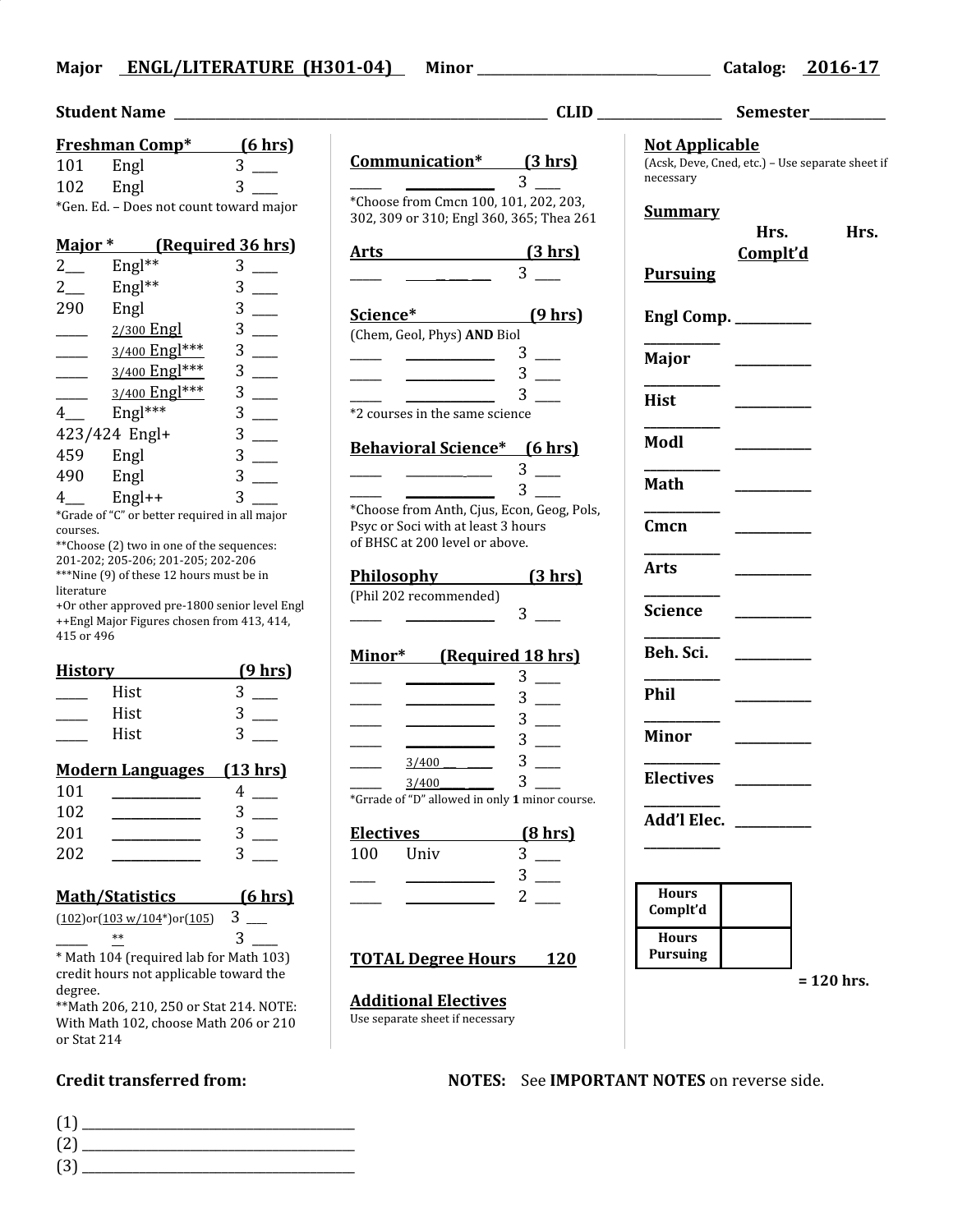

**Non-Appl. Hrs. Cum GPA Adj GPA\*\***

**= 2.000\*\*** \*45 hours of 3/400 level courses are required for graduation \*\*Minimum GPA required for graduation

- Each student must earn at least 45 hours of 300/400 level credits. In the case of transfer from a four-year school, up to six hours may be considered upper level if the courses are equivalent to upper level courses at UL-Lafayette. **Note: This exception does not apply to transfer work from two-year colleges**.
- Students are limited to 60 hours of transfer credit at the community college level.
- To exit Junior Division, a student must have completed:
	- 1. ENGL 101 and 102 with grade of C or better
	- 2. MATH 102, 103 w/104 (formerly Math 100) or 105 with grade of D or better
	- 3. FREN, GERM, LATN, or SPAN 101
	- 4. Any Biological or Physical Science (Chem, Geol or Phys) with grade of D or better
	- 5. Have at least 30 non-developmental hours with a 2.0 adjusted GPA
- Students may not apply more than 42 hours of major courses toward a degree.
- $\triangleright$  To complete the minor, a student must have a minimum of eighteen (18) hours in the minor. Six (6) hours must be at the 300/400 level. Some departments allow students to minor in areas such as history or English that may already be included in the student's curriculum. For example, if hours from history are included in both the minor and history subject areas, the student must have the appropriate substitutions in order to complete the 120-124 hours required. For minors in English; Engl 101&102 do not count for the minor. Similarly, for minors in MODL the 101 course does not count toward the minor. **Note:** Some minors require more than the 18-hour minimum. Finally, students are required to complete all pre- and co-requisites for minor courses. For more information on minors, visit **http://liberalarts.louisiana.edu/academics**
- No more than four (4) hours of KNEA/PEDA credit may be used for graduation requirements.
- Students may not audit courses they must take for credit (i.e., Math 105, a required major course, etc.).
- Transfer credits must be evaluated in the Dean's office during the student's first semester at UL-Lafayette- call for an appointment.
- A student shall be required to earn the last 30 hours, applicable to a degree, in residence as a major in the academic college from which he/she seeks a degree.
- Transfer courses for a continuing UL-Lafayette student must be approved by his/her Dean or Dean's designate prior to the student's enrollment in those courses. This is required especially in the student's last thirty (30) hours.
- To file for graduation, student must complete two documents --
- The degree plan -- completed with adviser, approved by department head and dean, due in the dean's office at the beginning of the semester before a student expects to graduate. The degree plan indicates what course work remains in order to complete degree requirements.
- The application for degree -- due the semester prior to graduation if the student wants priority registration or at the beginning of the semester the student plans to graduate. The application is a brief "name and address"